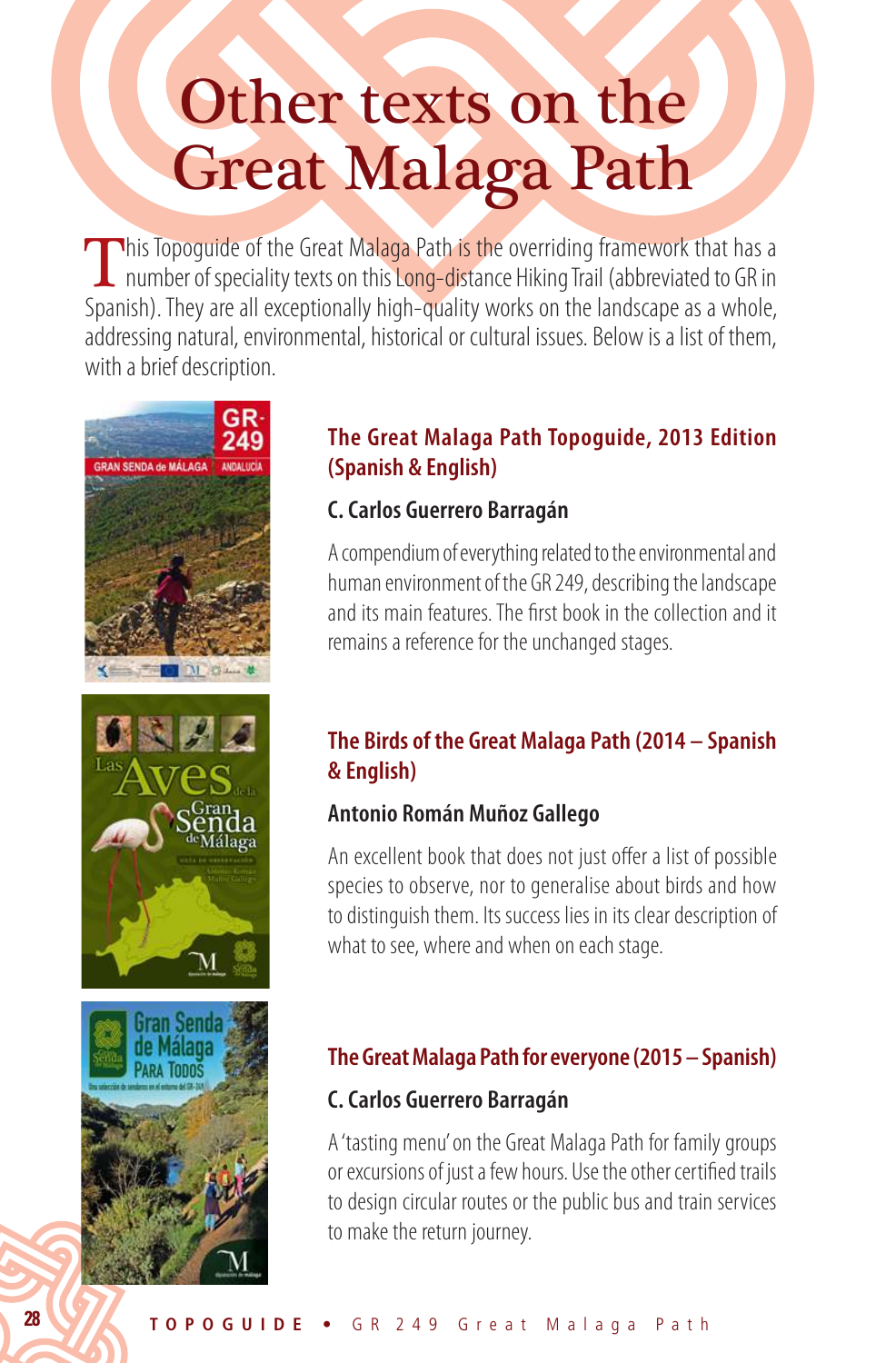

#### **The Diurnal Butterflies of the Great Malaga Path (2017 – Spanish & English)**

#### **José Manuel Moreno Benítez**

The mild Mediterranean climate, its geographical location and the variety of natural spaces are the main reasons for such a great diversity of diurnal butterflies. The 110 species identified so far are shown in the book with delightful descriptions and compiled information and, most importantly, the places and times along the Great Path to discover them.



# **The Great Malaga Path - Walking through the Province's History (2018 – Spanish)**

## **Javier Martos Martín, José Suarez Padilla y José María Tomasetti Guerra**

Surveying not only what is found on the Great Path itself but also its fascinating surroundings, this indispensable piece of work helps observe the historical aspects of the landscape. It is also very useful for drawing conclusions on our local history within the context of Spain's history or for studying in situ and documenting what we know of ancient historical events.



# **The Dragonflies of the Great Malaga Path (2018 – Spanish)**

## **José Manuel Moreno Benítez y Javier Ripoll**

The 54 species of dragonflies and damselflies included in this guide give an idea of the importance of our aquatic ecosystems, which the Great Malaga Path brings us closer to. Through the introductory chapters and the detailed and descriptive fact sheets, it provides a fascinating introduction to the world of dragonflies and yet another reason to walk during the warmer days.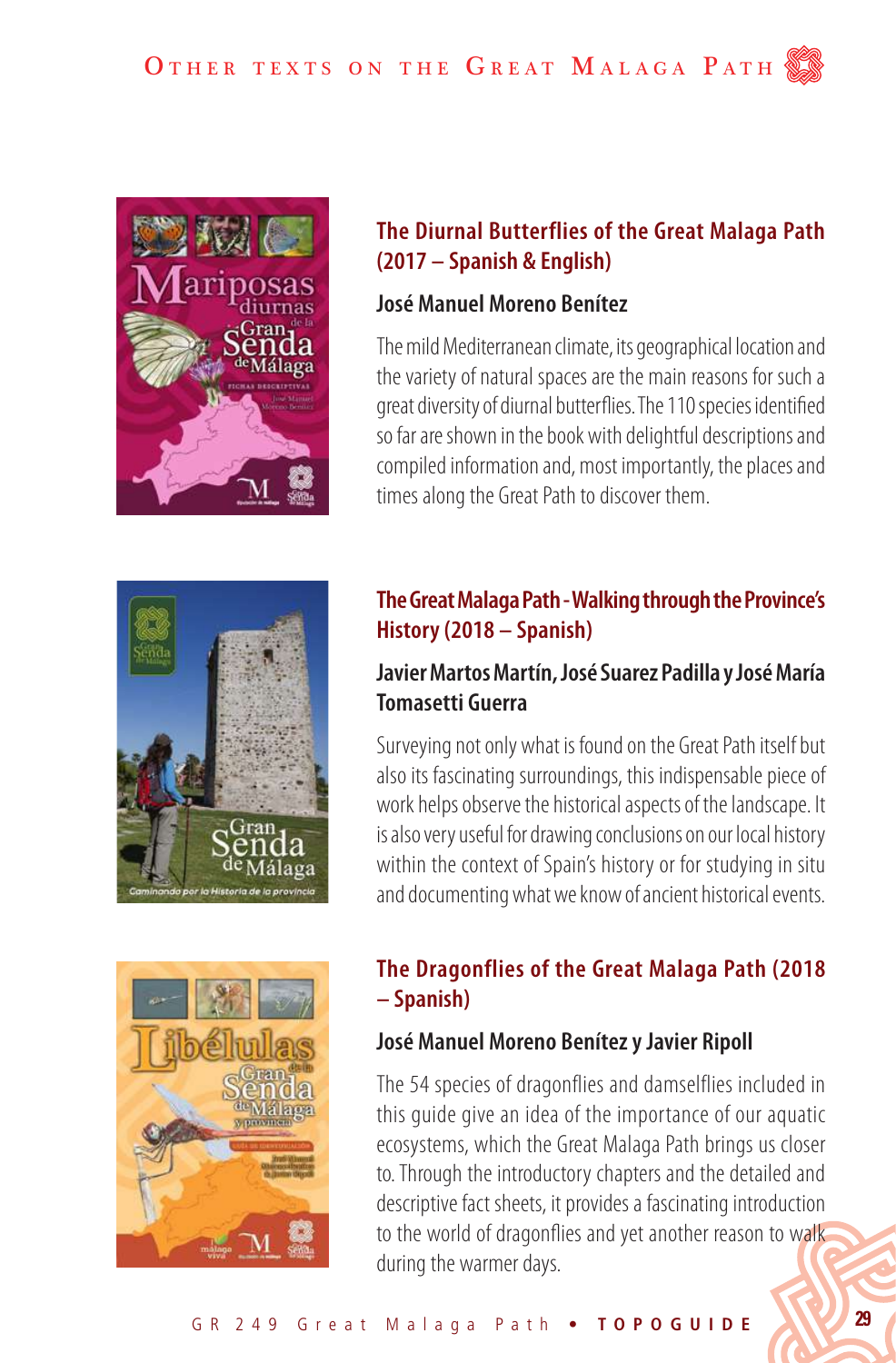

#### **Discovering the Orchids of the Great Malaga Path (2018 – Spanish)**

#### **Francisco E. Vázquez y Jesús Duarte**

This delightful guide identifies the 45 species of orchids found on this Long-distance hiking route as of this edition's publication date. This represents 39% of the roughly 115 found on the Iberian Peninsula. In addition to the descriptive and identification pages, there is an excellent introduction to their biology and habitats around the province.



## **The Guide to the Mammals of the Great Malaga Path (2019 – Spanish)**

#### **Jesús Duarte, Miguel Ángel Farfán y Juan Jesús Bellido**

This handbook offers very detailed information on this group of vertebrates, which are at times very difficult to spot and at others, very visible companions along the route. There are fact sheets on 51 species, 31 of them terrestrial (insectivores, carnivores, ungulates, rodents and lagomorphs), 11 marine cetaceans and 9 bats.



# **The Amphibians and Reptiles of the Great Malaga Path (2020 – Spanish)**

## **Jacinto Segura, Juan José Jiménez y Luís García**

A much-needed guide to identify and learn more about a group of animals that is greatly at risk, especially amphibians. It contains some fantastic descriptive information on 24 species of reptiles (turtles, skinks, lizards, geckos and snakes) and 11 species of amphibians (salamanders, newts, toads and frogs).